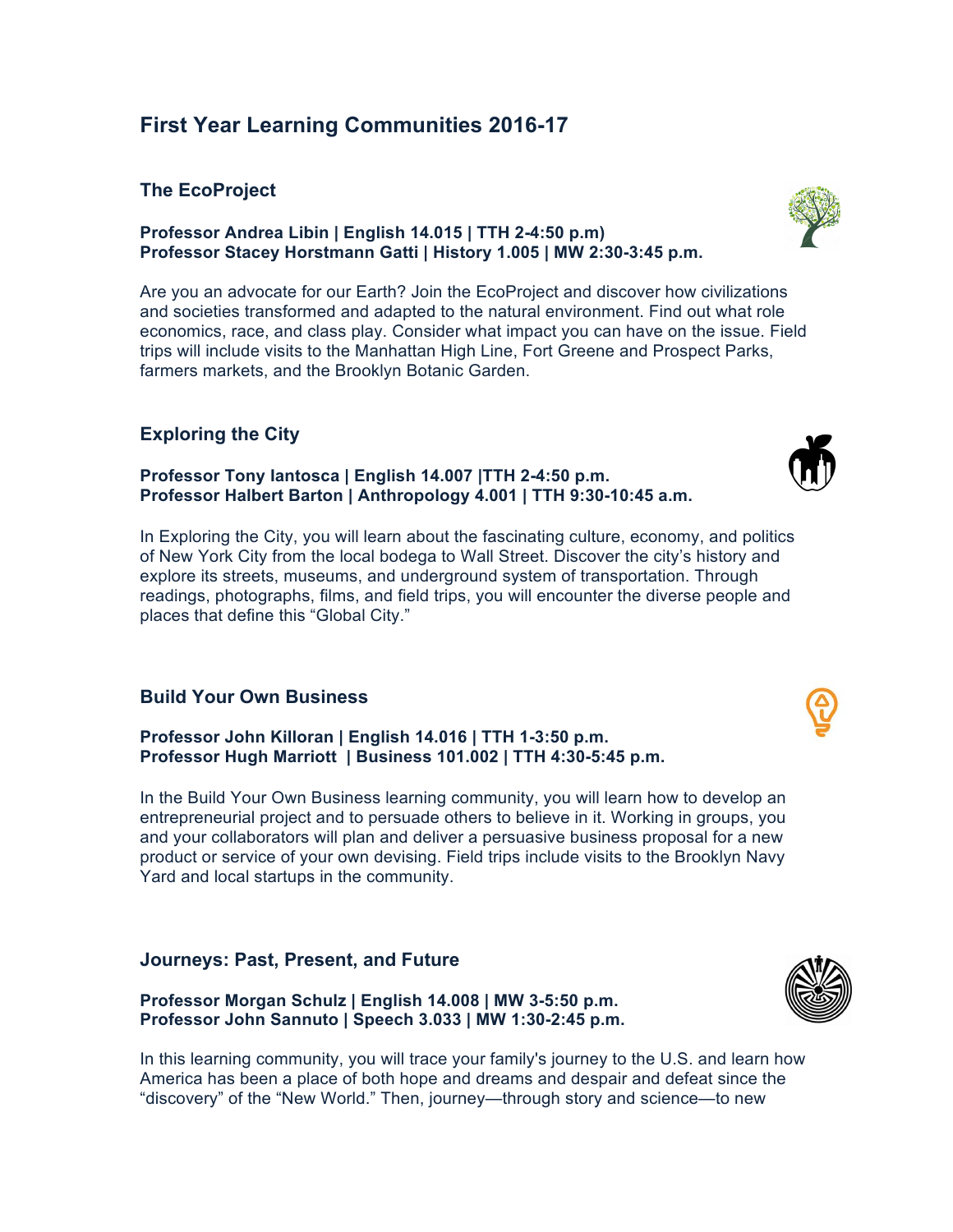worlds within reach like Mars and ones beyond. Explore these worlds on fieldtrips to the American Museum of Natural History, Ellis Island, and an observatory to gaze at Mars.

## **Pathways to Freedom 1**

#### **Professor Deborah Mutnick | English 14.004 | MW 12-2:50 p.m. Professor Kimberly Jones | History 1.010 | TTH 12-1:15 p.m.**

In Pathways to Freedom, you will explore how world history shaped places like Brooklyn. Join us to discover how the idea of freedom inspired revolutionary change as you sharpen your critical thinking, reading, writing, and research skills. Learn how the aftermaths of colonialism and slavery play out in the history of freedom struggles of Native Americans, African Americans, and women in Brooklyn and beyond, past and present. Field trips include museums, theater, neighborhoods, and historic sites.

# **Pathways to Freedom 2**

#### **Professor Sara Campbell | English 14.005 | MW 12-2:50 p.m. Professor Kimberly Jones | History 1.011 | TTH 1:30-2:45 p.m.**

In Pathways to Freedom, you will explore how world history shaped places like Brooklyn. Join us to discover how the idea of freedom inspired revolutionary change as you sharpen your critical thinking, reading, writing, and research skills. Learn how the aftermaths of colonialism and slavery play out in the history of freedom struggles of Native Americans, African Americans, and women in Brooklyn and beyond, past and present. Field trips include museums, theater, neighborhoods, and historic sites.

# **Childhood & Society**

**Professor Michael Sohn | English 14.001 | MW 9-11:50 a.m. Professor Chris Araujo | Philosophy 62.004 | TTH 3-4:15 p.m.**

In this learning community, you will explore the role of children in society and conceptions of the child in literature and philosophy. Through different stories—graphic novels, fairytales, and film—and the study of logic, ethics, and the psychology of how we come to form our beliefs about the world, you will examine the imaginative world of a child.

## **Exploring Brooklyn**

**Professor Liz Dalton | English 16C.001 | TTH 12-2:50 p.m. Professor Barbara Parisi | Speech 3.034 | TTH 9:30-10:45 a.m.**

In this learning community, you will discover what Brooklyn has to offer. You'll go on field trips to museums, parks and neighborhoods. Consider the uses of public space in urban communities. Next you will look at the shared experience of the neighborhood block, and head out of the classroom for a street-level view of neighborhoods surrounding LIU that